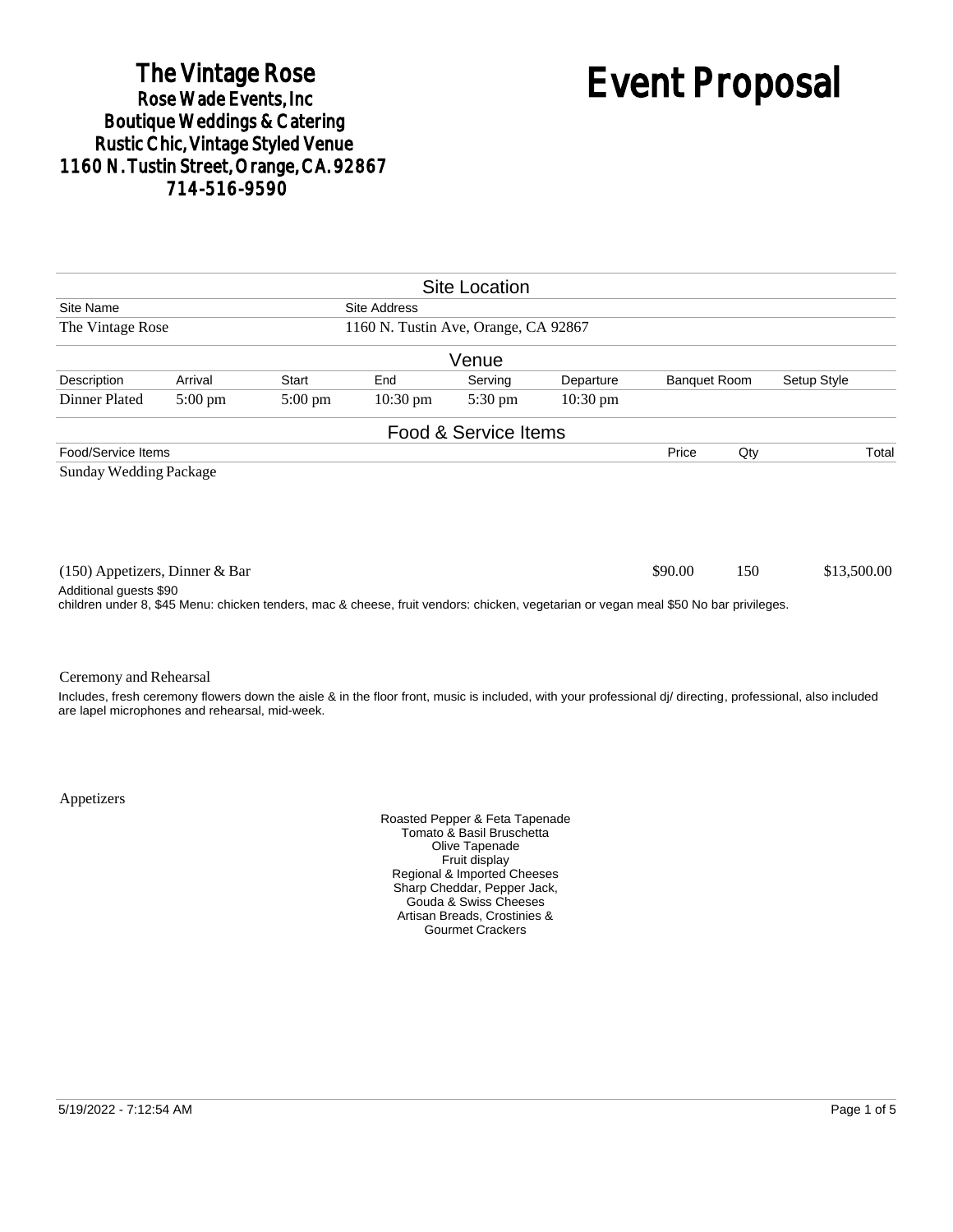Two Course Sit Down Dinner

Select One Gourmet Salad

Spinach & Berries Candied Walnuts, Gorgonzola & Balsamic Vinaigrette Classic Caesar Shaved Parmesean, Garlic Croutons, Crostini & Bruschetta Italian Wedge Romaine, Olives, Garbanzo Beans, Red Onion & Feta, Italian Dressing

Main Entrees

Three Proteins Chicken, Beef, Fish, Choice to serve Vegetarian, Vegan or Gluten Free Options four guests.

Couple select the style of protein served at our tasting event. Your guests will have one choice of protein to enjoy.

Rosemary Garlic Chicken Grilled with Garlic & Lemon Beurre Blanc Chicken Breast Marsala Wild Mushroom in Marsala Wine Sauce Parmesan Crusted Chicken Tuscan Tomatoes with Asiago Cream Cilantro Chicken In Chipotle Cream Sauce

Hanger Steak Served with Brazilian Chimichurri Braised Beef Bourguignon With Onions & Baby Carrots Steak Gorgonzola In Cabernet Reduction topped with Gorgonzola Crust

> Poached Salmon In Cream Dill Roasted Salmon Honey Ginger Glaze

Accompaniments Wild Rice Pilaf Garlic Mashed Potatoes Parsley French Potatoes Glazed Baby Carrots Vegetable Ratatouille Summer Vegetables Served with Artisan Breads & Butter

Full Bar 4 Hours

#### Beer:

Corona, Pacifico, Dos Equis Lager, Heineken, Lagunitas IPA, Sam Adam's, Blue Moon, Fat Tire, Coors Light, Bud Light, Goose Is land IPA, Shock Top, Ace Hard Cider, O'Douls

On Tap On: Six beers on Tap: Una Mas, , Stella Artois, Space Dust Kölsch Beer, Cali Blood Orange & Hoegaarden - we change selections by season.

Wine: Sonoma County house wines, Merlot, Cabernet Savignon, Pinot Noir, Chardonnay & Pinot Grigio, Sparkling Wine and Apple Cider, Pink Champagne

#### Mixed Drinks:

Jack & Coke, Seven/Seven, Lime Margarita, Rum & Coke, Jameson Ginger, Gin & Tonic, Vodka Soda, Madori Sour, Mimosa, Baileys & Coffee, Screwdriver, Tequila Sunrise, Vodka Cranberry, Captain & Coke, Malibu Pinneaple.

Mocktail Bar Non-Alcoholic Drinks

5/19/2022 - 7:12:54 AM Page 2 of 5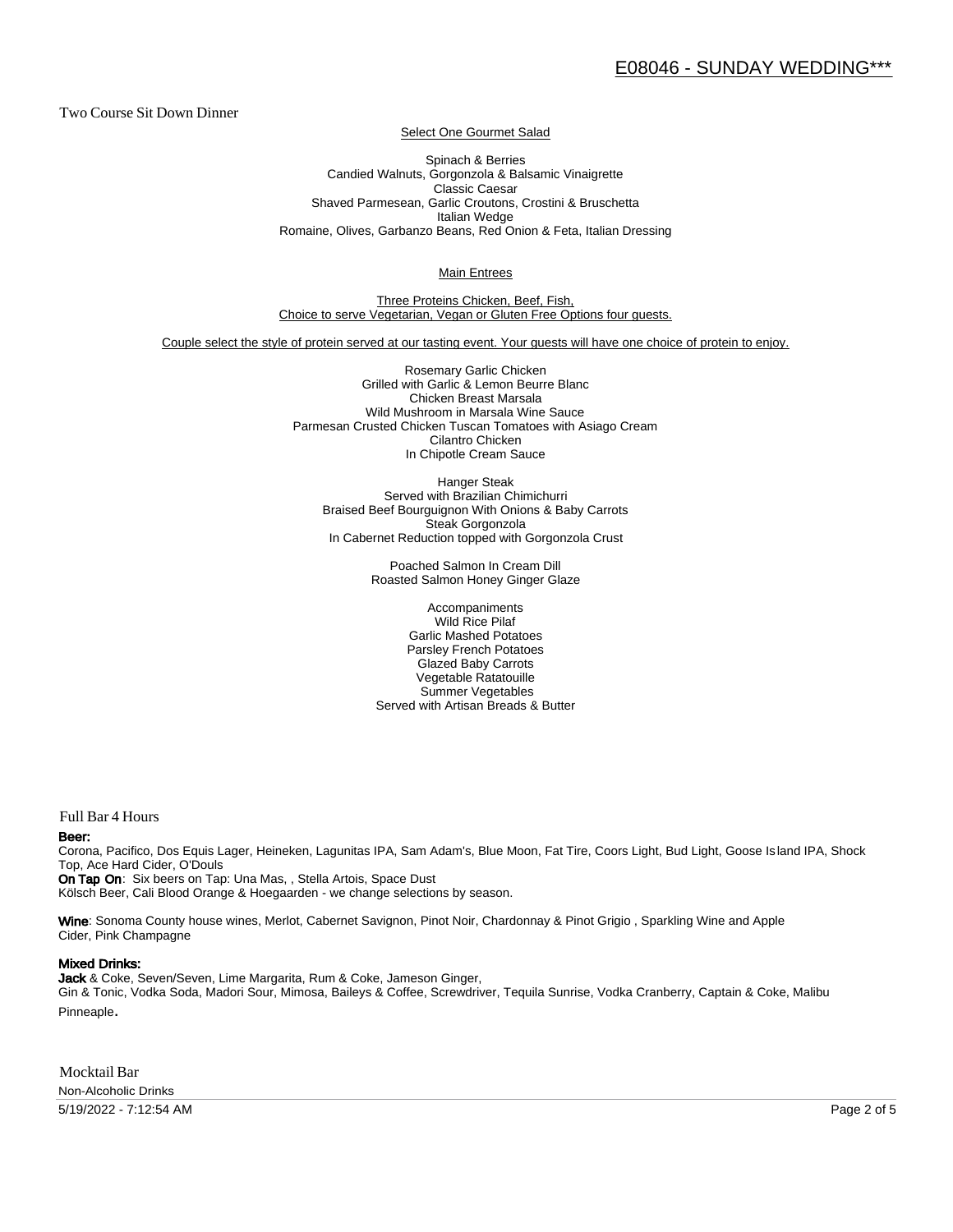# E08046 - SUNDAY WEDDING\*\*\*

Sparkling Cider Roy Rogers Shirley Temple Orange Spritzer Orange Juice Cranberry Juice Coke, Diet Coke, Sprite

Champagne & Wall Wall

Our amazing bar starts at the awesome champagne wall!! Beautiful display of champagne, pink Champagne, White Wine, Rosé, Red Wine & a beautiful OMBRÉ look

Donut Wall with Donuts

Champagne or Cider Toast

Fresh Flowers

Fresh beautiful flowers in white and greenery.

Gourmet Coffee & Hot Tea

#### Citrus Infused Water & Tropical Ice Tea

#### China, Flatware & Stemware

To style your tables, your choice of: Classic White China, Vintage Style China Gold, or Silver Flatware option Water Goblet in Clear, Pink, Navy Blue, Vintage, Blue or Clear Mason Jar Champagne Glasses, Wine Glasses & Bar ware

Chargers gold or silver

Farm Tables wooden farm tables

Reception Chairs

Runners & Napkins choice of available chiffon runners & a large variety of napkin colors! We can help you customize your tablescape!!

Sign In Table vintage desk or table

Escort Card Boards beautiful frame attached to the wall with greenery and wire to hang your escort cards.

### Table Numbers

5/19/2022 - 7:12:54 AM Page 3 of 5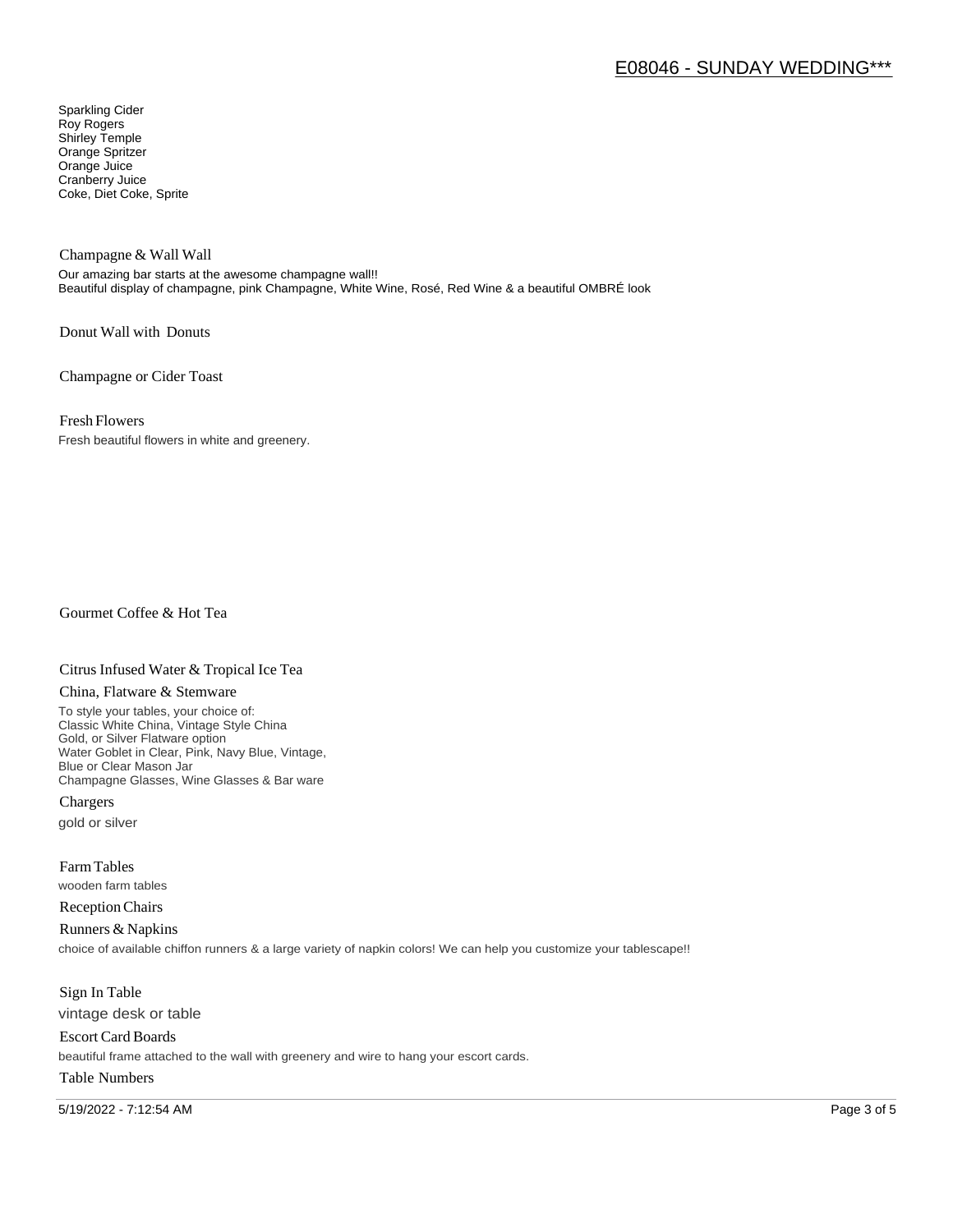You may use our table numbers, pretty and elegant. Or you may bring your own

D.J. & M.C.

Exclusive D.J./M.C.

Personalized Music Meetings & Tailored Made Selection to meet your event needs

Surround Sound & Microphones

Digital Photo Booth included

Video & Screen included

if you decide to show a video or pictures, we got you! we have the equipment! bring in your media !!

#### Month of Wedding Coordinator

Coordinator will coordinate efforts with all vendors contracted for wedding. Coordinator will work closely with all vendors, D.J., Photographer,

Coordinator will make a detailed wedding day schedule/ timeline with the wedding couple for the rehearsal, ceremony and reception and all vendors arrival & departure times. Vendors will receive a copy and explanation of final plan one week prior to the wedding date. Will serve as the point person for every vendor. She directs the event from start to finish.

Will make sure set-up/décor for ceremony and reception is according to couples specifications the day of the wedding. .Supervision of reception events, such as cake cutting, (working with photographer, D.J., Caterers) to cut the cake, throw the garter/bouquet and ease couple into dancing so that each event flows smoothly.

Will assure that all guest management is provided including reserved and assigned seating. Coordinator will organize and instruct processional line-up and space wedding party on aisle accordingly. Wedding coordinator will instruct ushers on greeting guests and escorting procedures. The wedding coordinator will have a kit with pins, safety pins and other necessities, should there be a need for them. The wedding coordinator will keep marriage license/ketuba, ring box and miscellaneous items for wedding couple and bridal party. The wedding coordinator will help gather up items such as gifts and work with designated family member to give items at the end of the night. Day of Services available six weeks before wedding day by appointment..

The Suite

We welcome the bride  $&$  team bride with champagne, mimosas, freshly brewed coffee and provide after ceremony appetizers Bridal space has private power room, lots of light, and wall mirrors **available 1 1/2 hours before and until end of event** 

Groom Pub -

Cool cave with a cigar bar feel, pool table, comfortable chairs & sofas, built in bar, satellite t.v. Serving Kolsch Beer on tap private restroom, and a great space for pictures!!! **available 1 1/2 before ceremony Pub closes at the start of ceremony**

| $(1)$ Security       | \$500.00   | \$500.00   |
|----------------------|------------|------------|
| (1) The Vintage Rose | \$3,000.00 | \$3,000.00 |

## Special Requests